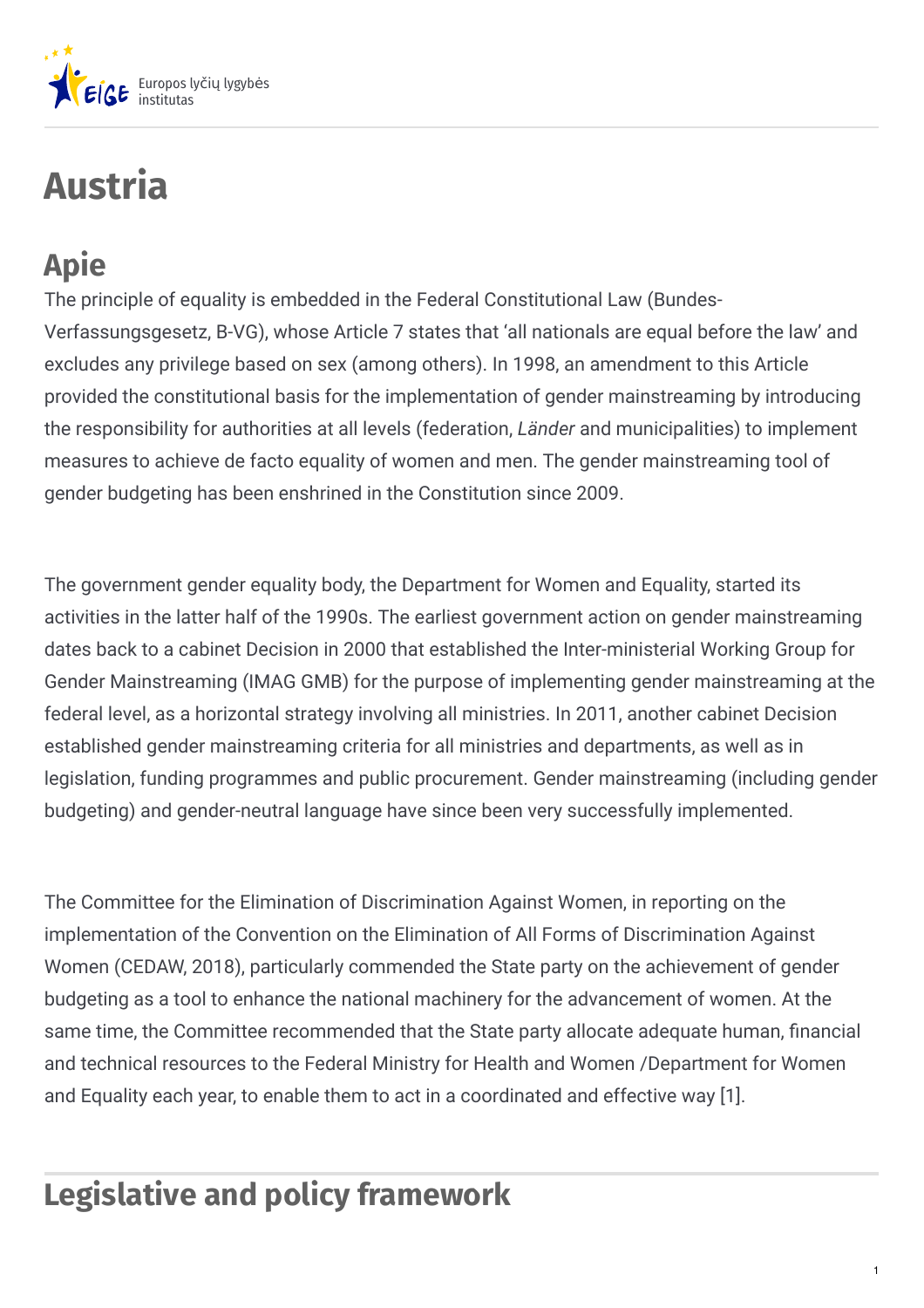Article 7(2) of the Austrian Constitution includes a commitment to gender equality to promote de facto equality between women and men, in particular by eliminating existing inequalities. In the Austrian Federal Constitution, the federation, *Länder* (broadly-speaking, regions) and municipalities all commit to aim for the equal status of women and men. Austria has, politically and legally, put itself under an obligation to implement a gender mainstreaming strategy in its national policies. Its outcome-oriented objectives for the annual budget require criteria for budget definitions of gender equality. Gender budgeting thus became a financial policy tool for implementing the gender mainstreaming strategy.

The national foundations for the implementation of gender mainstreaming are set out in Article 7 of the Federal Constitutional Law and five subsequent resolutions passed by the Council of Ministers. At the *Länder* level, resolutions on the implementation of gender mainstreaming were passed by the provincial parliaments, the government and numerous municipalities. Additionally, according to Article 13(3) of the Federal Constitutional Act (Bundes-Verfassungsgesetz, B-VG), federal, state and local governments must strive for the actual equality of women and men in financial management, which translates into a federal commitment to gender budgeting.

Efforts to implement a gender mainstreaming strategy are published regularly (biannually) by the Austrian Ministry of Women's Affairs. In these reports, the Ministry describes how other ministries implement gender mainstreaming in their respective policy fields. These reports are more a description of different steps taken by the ministries than an assessment of the impact of the measures, but nevertheless document the various efforts put in place by all ministries to contribute to gender equality [2].

Since 1979, the Equal Treatment Act has regulated the equal treatment of women and men at work in private enterprises. Despite this, gender equality policy is scattered and depends on the commitment of different ministries, departments and other public agencies. As a consequence, most gender equality experts typically focus on the analysis of specific areas, such as employment rates, rather than assuming a systemic approach. Experts criticise these unsophisticated systems, particularly when it comes to targets and indicators, which are not always linked to the relevant policies and vice versa. The patterns of gender equality policy are neither well-known nor reflected [3].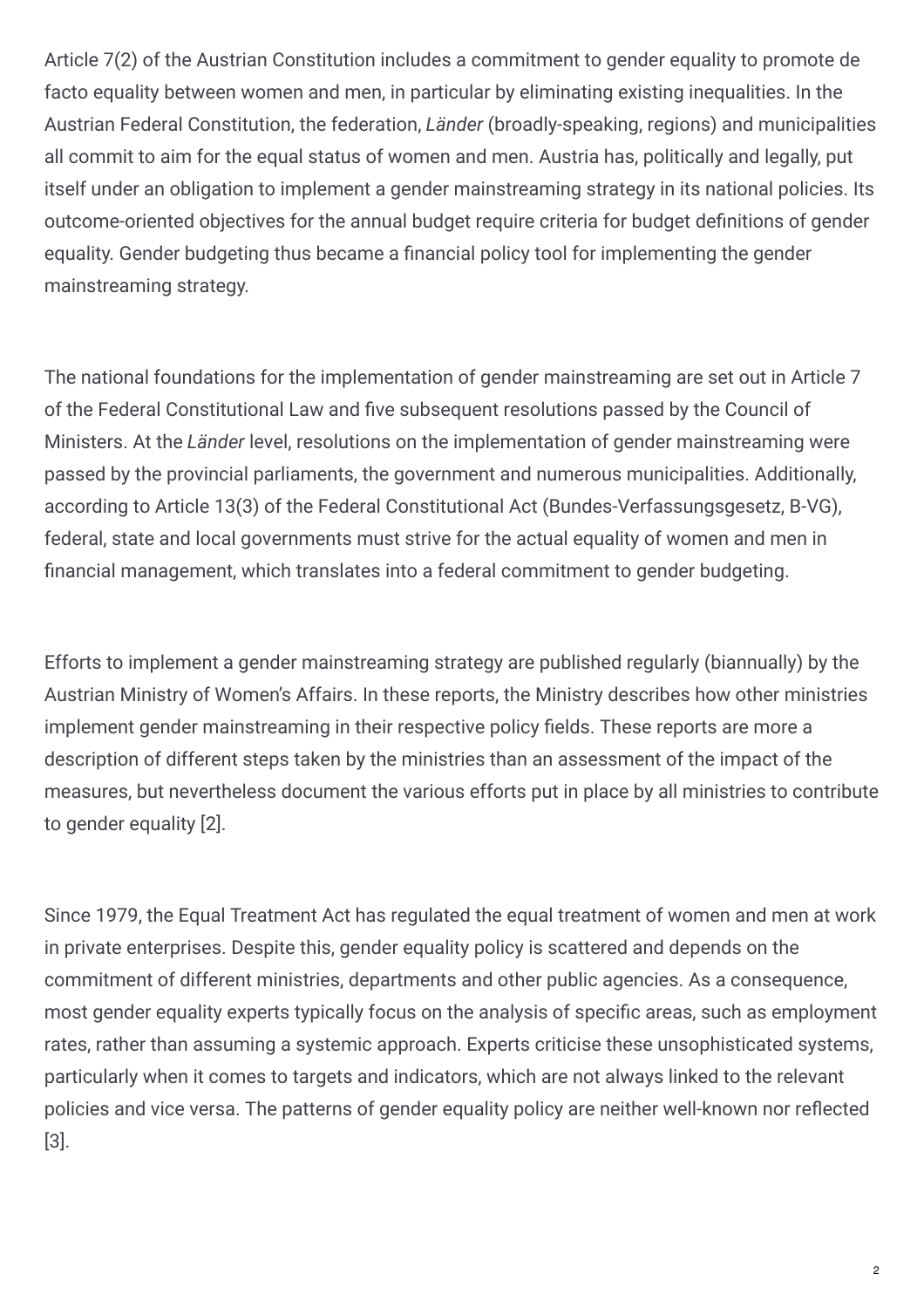Some strategies, like the National Action Plan for Gender Equality in the Labour Market [4] of June 2010, ended in 2018, with no follow-up strategy. In addition, the 50 % quota for distributing the budget for active labour market policy will be cancelled as of 2020. The elimination of genderspecific inequalities in employment, labour market, access to qualifications, income and paid/unpaid work are important issues in Austria's gender equality policy and legislative framework.

#### Browse all Austria laws and [policies](https://eige.europa.eu/gender-mainstreaming/countries/browse/austria?tp[]=resource)

#### **Structures Government responsibilities**

The Department for Women was founded in 1997 within the Federal Chancellery. In 2000, the Department was incorporated into the operational area of the Federal Ministry for Social Security and Generations, but moved to the newly founded Federal Ministry for Health and Women in 2003 and then, in 2007, returned to the Federal Chancellery. From March 2014 to June 2016, the Department for Women belonged to the Federal Ministry of Education and Women's Affairs, while from 1 July 2016 to 7 January 2018, the Department was integrated into the Federal Ministry for Health and Women's Affairs. Finally, on 8 January 2018, the Department for Women and Equality moved back to the Federal Chancellery under the Amended Ministerial Law [5].

Today, the Department for Women and Equality comprises six departments. Its central task is to share information and raise public awareness of women's issues and equality issues. This includes investigation and analysis of fundamental research and statistical data, as well as the realisation of gender-specific projects, representation in national and international bodies, provision of information and comments on legislation. It also promotes the so-called Women's Projects, with part of the Department's budget used to support about 250 projects each year, chiefly providing counselling and support services to women. The Department for Women and Equality monitors and reports on issues such as the elimination of discrimination against women and equal treatment, and reports to the Committee on the Elimination of Discrimination Against Women. These reports are regularly published in order to provide information on the status of gender equality to parliament and citizens.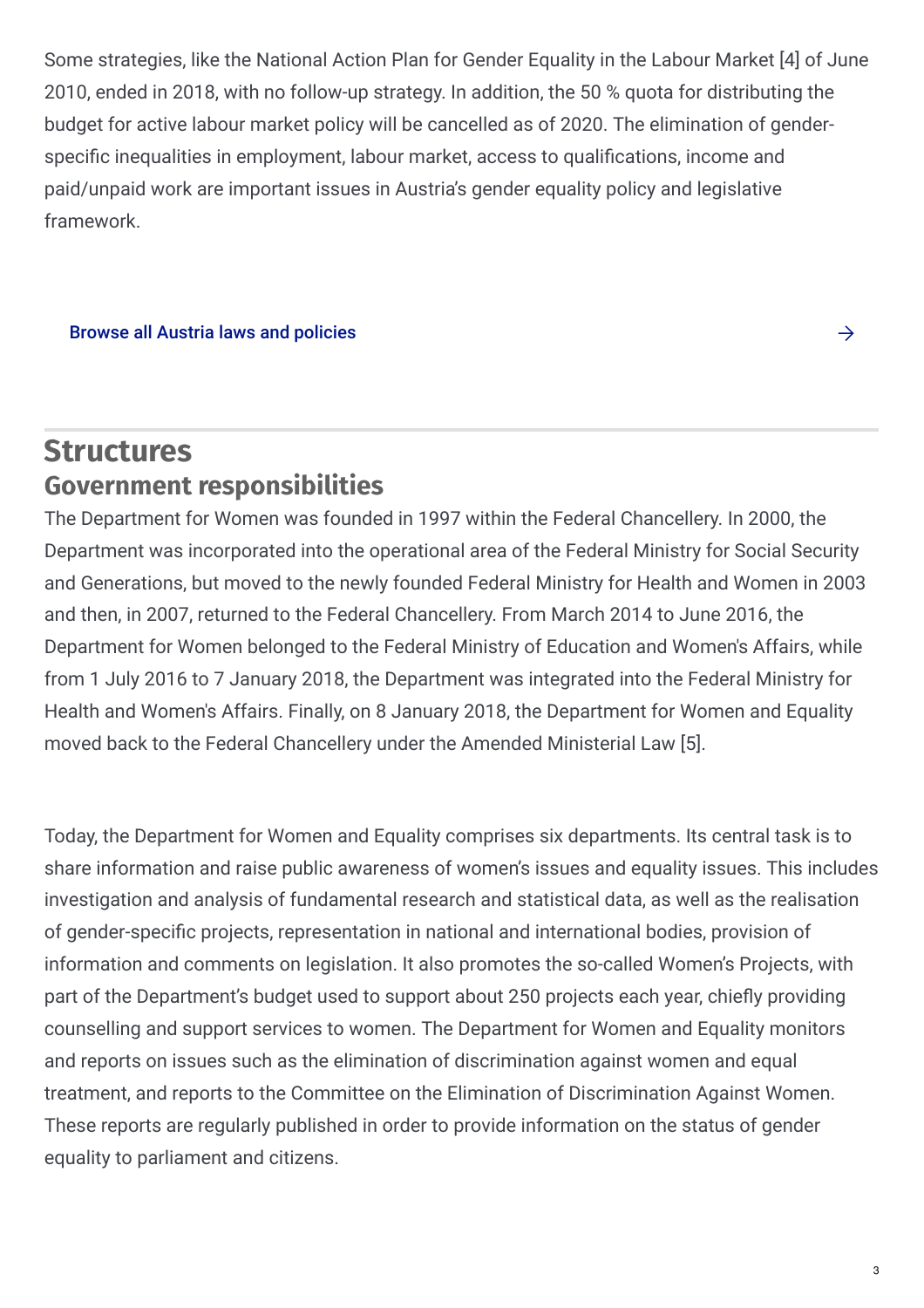The Department for Women and Equality is responsible for the management of the Inter-Ministerial Working Group on Gender Mainstreaming/Budgeting (IMAG GMB), which was set up in 2000 based on a resolution of the Council of Ministers. The [IMAG](http://www.imag-gmb.at/cms/imag/subcoverpage.htm?channel=CH0587&lang=en) GMB aims to create a basis for the implementation of the gender mainstreaming strategy at federal level, in compliance with Austria's international obligations. Its tasks are:

to support and monitor the implementation process of gender mainstreaming in all departments and at all political levels;

to exchange information and best practice initiatives in the various departments, as well as domestic and foreign best-practice examples;

to develop criteria for the implementation of the gender mainstreaming strategy; and to monitor and evaluate ongoing projects, measures and application of gender mainstreaming objectives.

Members are termed 'GM agents' (GM Beauftragte) and are appointed within the ministries and supreme organs (Constitutional Court, Supreme Administrative Court, Court of Auditors, Ombudsman Board and Parliamentary Directorate).

Policies on women and equality are a cross-cutting issue, meaning that comprehensive implementation is only possible in cooperation with all ministries, states, policy makers, etc. The Department for Women and Equality leads the coordination of administrative action on women's issues and equality issues. Firstly, within the Department for Women and Equality, the Commission on Equal Treatment and the Federal Equal Treatment Commission deal with all questions of a general or individual nature that involve discrimination in employment or other areas of life based on sex, ethnic origin, religion or belief, age or sexual orientation. The Equal Treatment Commission was set up to scrutinise matters relating to discrimination under the Equal Treatment Act. It is a special institution designed to support labour, social and civil courts.

The Federal Ministry for Health and Women's Affairs compiles biannual reports on the initiatives taken by ministries and other public authorities to reduce discrimination against women. These outline the standalone initiatives taken by different ministries and other public agencies (most recently the Bundesministerium für Gesundheit und Frauen (2019)).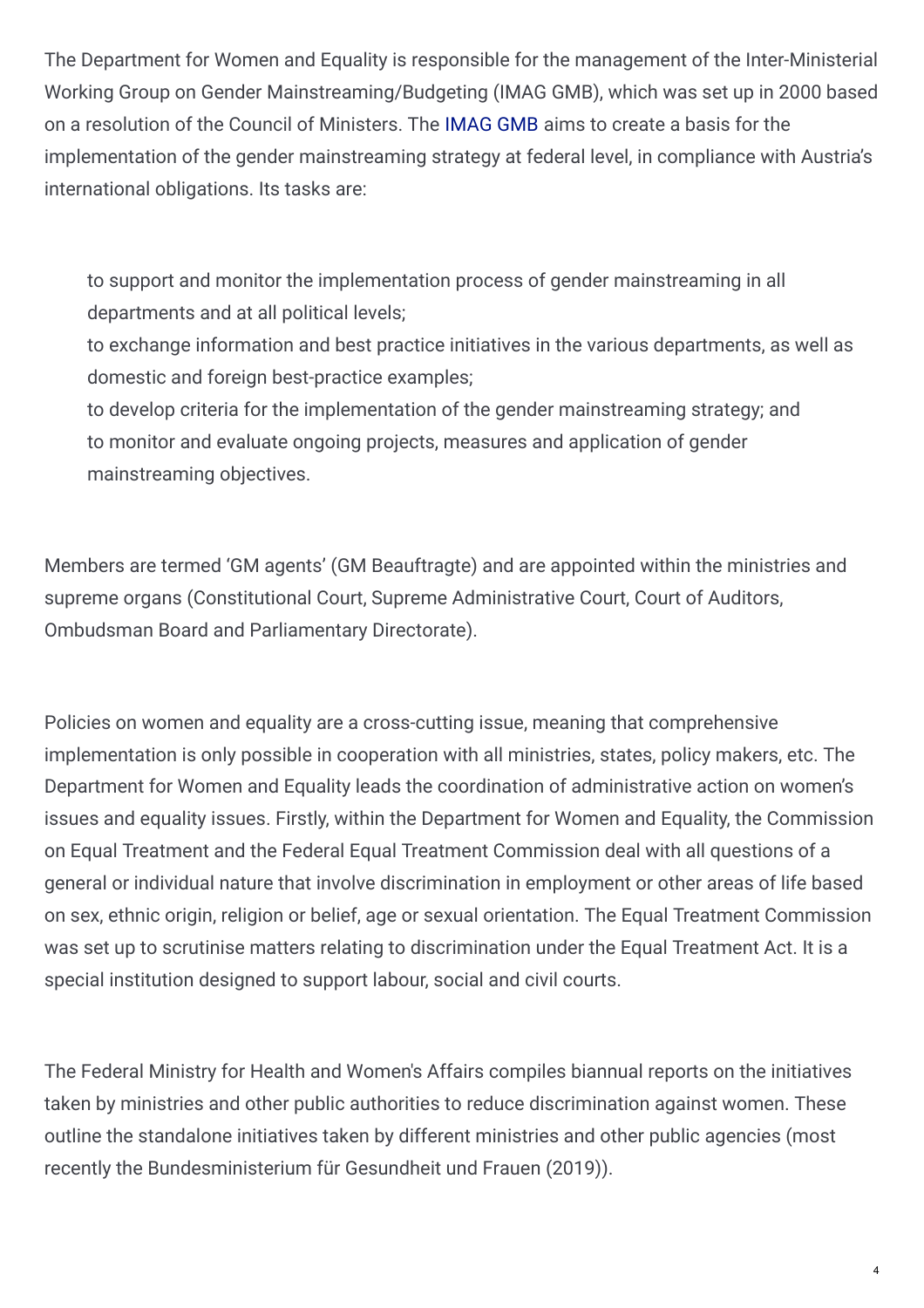### **Independent gender equality body**

The Ombud for Equal Treatment for the private sector (Gleichbehandlungsanwaltschaft) is the main point of contact for all persons who believe they have been discriminated against in employment and occupation on the grounds of sex, ethnic origin, religion or belief, age or sexual orientation. It was set up under Council Directive 2000/78/EC establishing a general framework for equal treatment in employment and occupation, and took effect on 1 July 2004.

Its specific functions are supporting victims of discrimination, conducting research and surveys, offering policy advice, promoting good practices, raising awareness and engaging with civil society.

### **Parliamentary bodies**

As per representative elected bodies, the Equal Treatment Committee (Gleichbehandlungsausschuss) is in charge of gender equality and women's policy. The principle of the parliamentary procedure is that a decision on an item in the plenum of the National Council is preceded by a preliminary discussion in a committee. This is to ensure that expert members of parliament can discuss issues in small groups, perhaps alongside external consultants. The final decision is reserved for the plenum of the National Council, however.

### **Regional structures**

Austria consists of nine federal states, which have an important role in implementing gender equality and women's policy. In the Austrian Federal Constitution, the federation, *Länder* (federal states) and municipalities all commit to aiming for the equal status of women and men. Although the national obligation is the same for all federal states, implementation depends on political commitment, funding and the priority given to gender equality and women's policy by the various federal governments and administrations.

Browse all Austria [structures](https://eige.europa.eu/gender-mainstreaming/countries/browse/austria?tp[]=structure)  $\rightarrow$ 

## **Methods and tools**

Note: the methods and tools listed under this section were the focus of EIGE's 2018-2019 assessment. If certain methods and tools are not mentioned in this section, this does not necessarily mean that they are not used at all by Austria.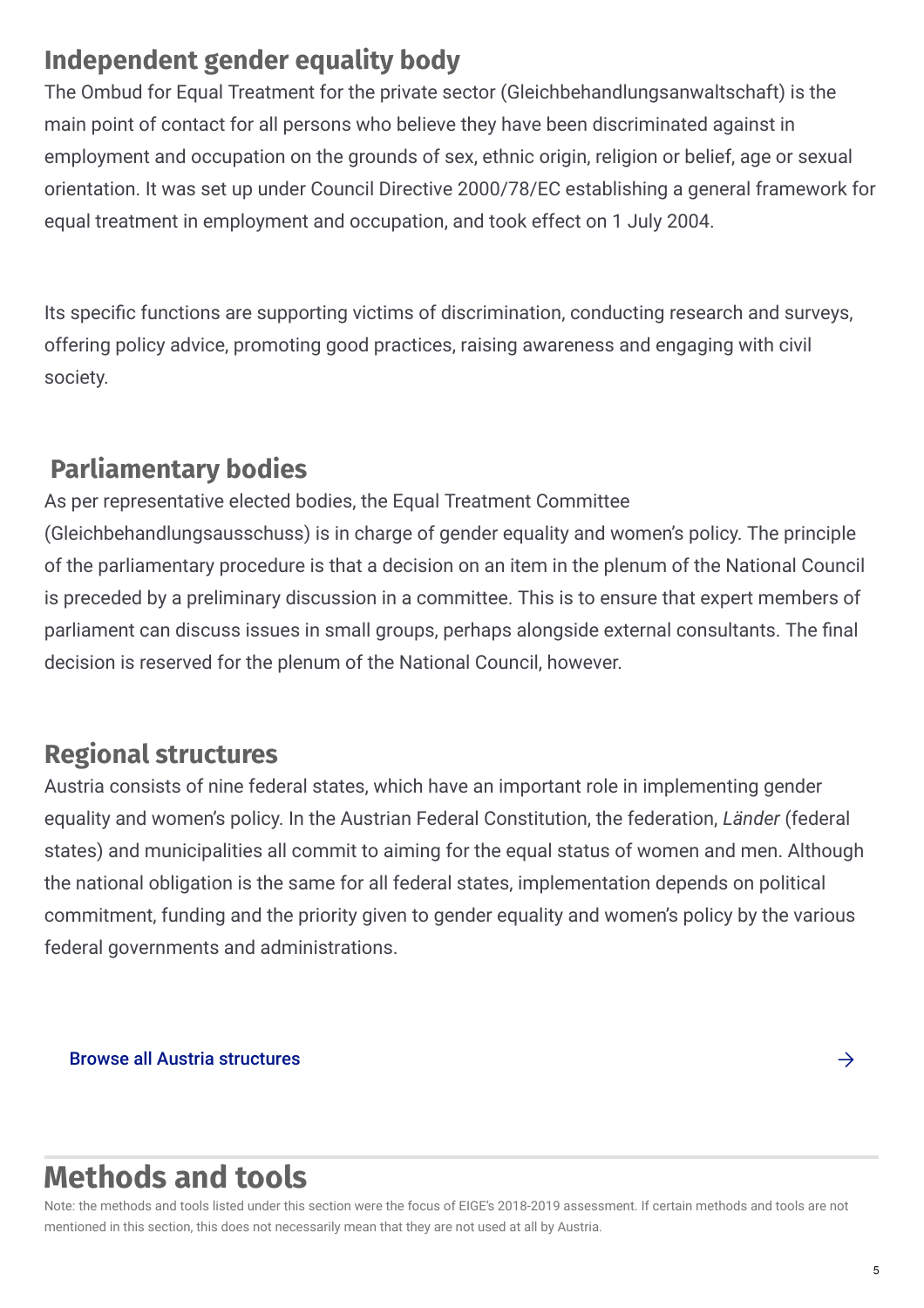### **Gender budgeting**

Gender budgeting was included in the Austrian Constitution in 2009 and the IMAG GMB has the task of promoting gender budgeting at all levels. Members are drawn from all ministries, as well as the supreme authorities, the union of public service and representatives of the federal provinces. It is chaired by the Federal Minister within the Federal Chancellery for Women, Families and Youth. As of 1 January 2013, all federal ministries are obliged to [consider](http://www.frauen-familien-jugend.bka.gv.at/frauen/publikationen/studien-und-berichte.html) gender equality in the planning, implementation and evaluation of budgetary measures and to implement effective equality between women and men as one of the principles of outcome-oriented impact assessment [7].

Gender budgeting/gender impact assessment in Austria is based on two pillars.

Firstly, within the regular budget cycle, the federal ministries and supreme authorities are obliged to formulate at least one gender equality objective and one measure for its implementation, as one of (at most) five objectives and measures. These must be included in the budget documents and are legally binding. The obligatory *ex ante* impact assessment of laws, directives and major programmes proposed at federal level must also explicitly consider the potential effects on gender equality in practice.

Secondly, the Federal Ministry of Finance is obliged to define one gender equality objective and one related measure for its implementation. Since the introduction of gender budgeting/impact assessment in 2013, the gender equality objective of the Federal Ministry of Finance has been to address the influence of the tax system on the distribution of paid and unpaid work between women and men.

The gender equality objective included in the most recent medium-term budgetary framework (adopted in April 2016 for the period 2017 to 2020) is stated as: 'A more equal distribution of paid and unpaid work between women and men is supported by the tax system'. The more [disaggregated](http://www.oeffentlicherdienst.gv.at/vab_dokumente/2019/vab2019-gender-und-gleichstellung.pdf) yearly budget plans for the years 2014 to 2017 contained various concrete measures that essentially aimed to screen income tax law for gender pay gap-relevant provisions in order to eliminate them and reinforce positive employment incentives.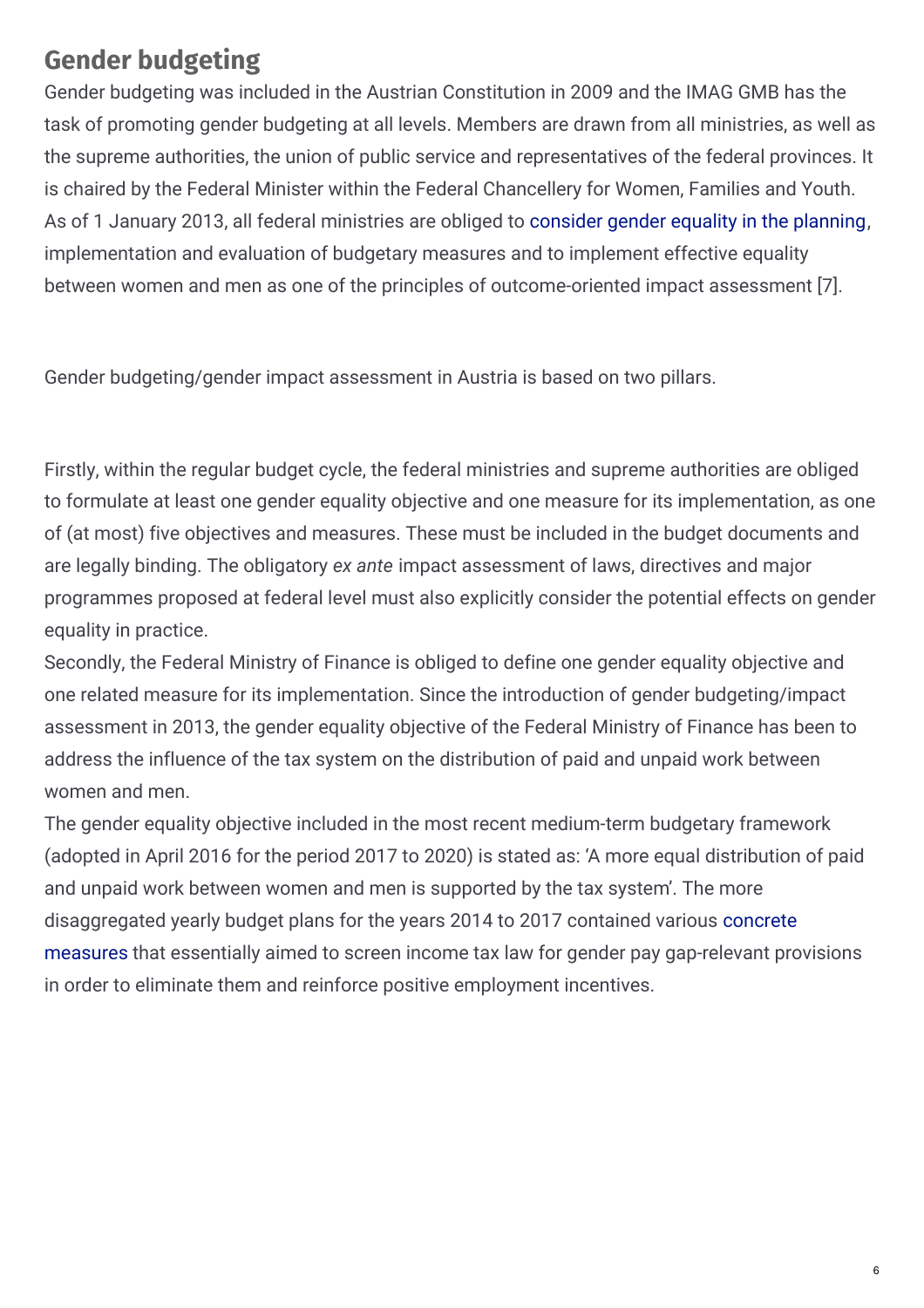Since 2013, the annual Federal Budget Act (itself a key government document) has shown the medium-term political objectives of gender equality for the federal ministries and supreme authorities. The results-oriented objectives are measured by yearly monitoring and evaluation of key indicators that address identified gaps. The 'Annual Report on Outcome Orientation' delivers the evaluation results (i.e. progress made in gender equality) to parliament for discussion and political oversight. This reform of public financial management resulted in the development of a comprehensive gender-oriented budget and reporting framework that has been integrated into the government's performance budgeting system. Gender budgeting has thus become a key policy tool for the gender mainstreaming strategy.

### **Training and awareness-raising**

Although there is training in the individual ministries, there is no legal obligation for specific training and/or awareness-raising activities. The management academy (Verwaltungsakademie) offers specific courses to raise gender competence at federal level.

Training courses may aim to foster and improve knowledge of the legal framework to facilitate the implementation of the relevant provisions, they may train executives to support equal treatment of women and men as employees, or train female employees to better communicate their aims and preferences with a view to career progression. These courses are not obligatory, however.

### **Gender statistics**

The National Statistical Institute is the most important agency for sex-disaggregated data in Austria. Although there is neither a specific unit responsible for promoting the production of sexdisaggregated data within the Institute nor a network of focal points to promote the production of sex-disaggregated statistics within different areas of research, an operational unit is in charge of producing sex-disaggregated statistics (among other tasks). The mandate of the unit includes the collection, compilation, communication and publication of gender-relevant data and analyses of the gender pay gap.This includes the areas of demography, education, the labour market, income and poverty and their impact on income, employment and education. The unit is active in datagathering and analysis. The results are published online, in books and in brochures and flyers. Special activities are set up to coincide with International Women's Day (8 March) and particular attention is paid to analysing the gender pay gap in Austria.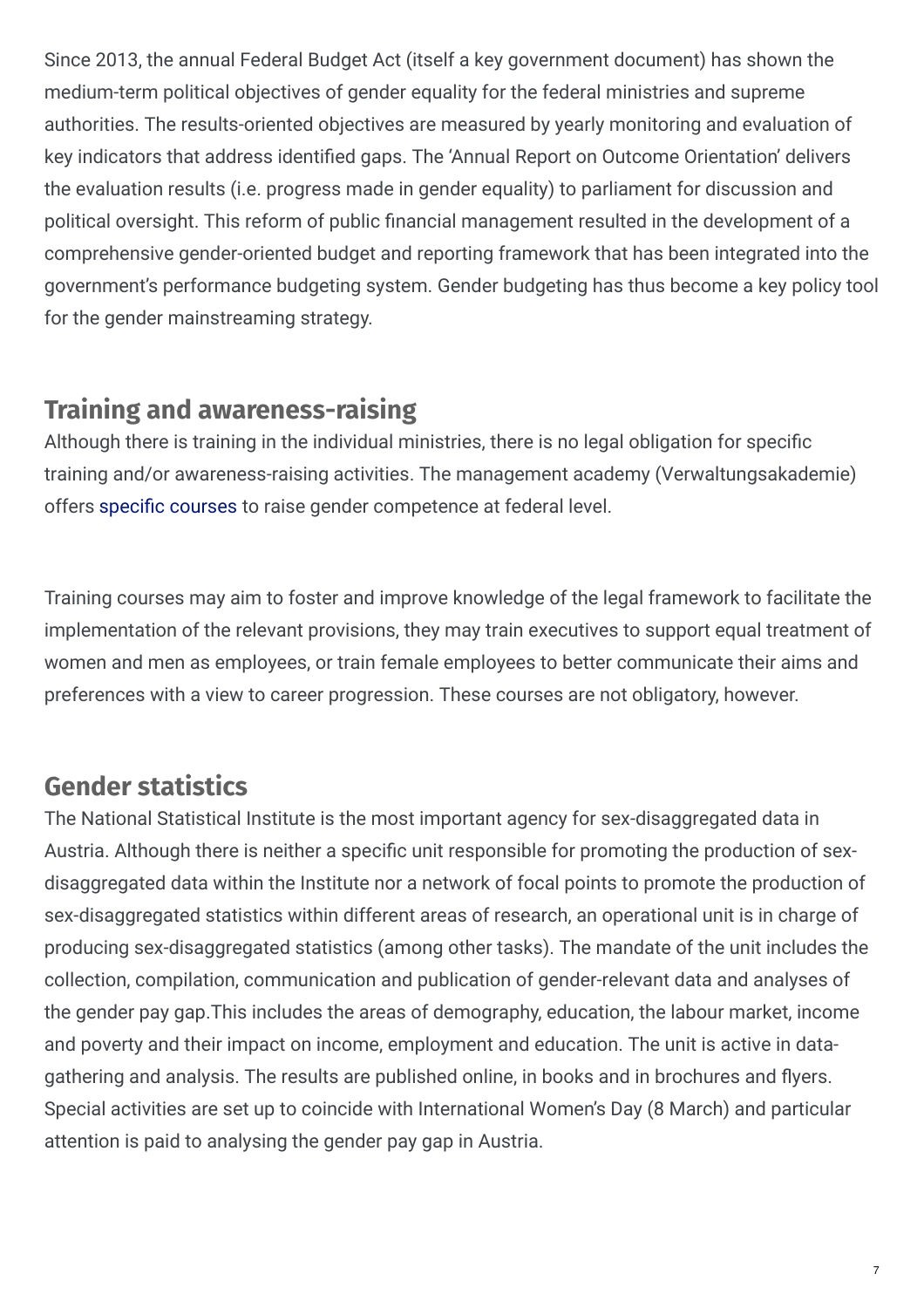Although there is no legal obligation for the national statistical offices to collect and/or disseminate data disaggregated by sex, there are ad hoc agreements to collect, analyse and disseminate data. Almost all data related to individuals is collected, compiled, analysed and presented by gender and other relevant characteristics.

[Statistics](http://www.statistik.at/web_en/statistics/index.html) Austria presents a compilation of data and facts of the situation of women and men in the country. The aim is to use selected statistics to provide a brief overview of the economic and social situation of women and men in different areas of life. The website of [Statistics](http://www.statistik.at/web_en/statistics/PeopleSociety/social_statistics/gender_statistics/index.html) Austria makes available gender statistics on the topics of demography, education, the labour market, reconciliation of work and family, income, pensions and the poverty or exclusion risk, at both national and regional level.

A compilation of gender-specific data and statistics are available in the report 'Equality in numbers', published each year since 2011 by the Ministry of Women's Affairs [8].

Finally, the national [statistical](http://www.statistik.at/web_en/statistics/PeopleSociety/social_statistics/gender_statistics/index.html) office also has a section on gender statistics.

Browse all Austria [methods](https://eige.europa.eu/gender-mainstreaming/countries/browse/austria?tp[]=method_tool) and tools

### **Good practices**

#### Browse all Austria good [practices](https://eige.europa.eu/gender-mainstreaming/countries/browse/austria?tp[]=good_practice)

### **References**

Austrian Federal Government (Österreichische Bundesregierung) (2010). National Action Plan for Gender Equality in the Labour Market (Nationaler Aktionsplan zur [Gleichstellung](http://www.frauen-familien-jugend.bka.gv.at/frauen/gleichstellung-arbeitsmarkt/nationaler-aktionsplan.html) von Frauen und Männern am Arbeitsmarkt).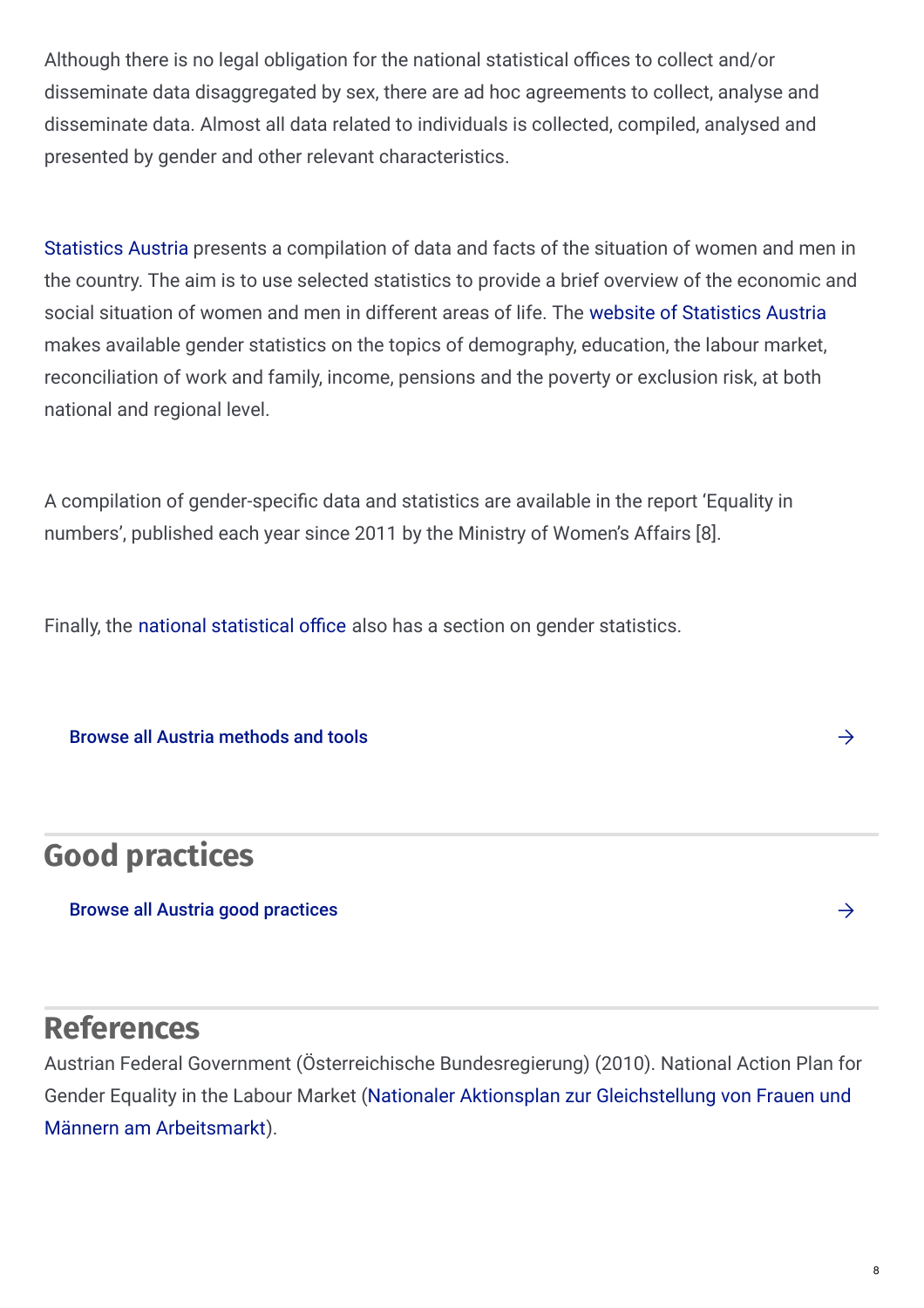AÖF, Verein Autonome [Österreichische](http://www.aoef.at/images/04a_zahlen-und-daten/FRAUENH�USER in �STERREICH 2017.pdf) Frauenhäuser (2017). Frauenhäuser in Österreich, Stand 2017. Vienna.

Bundesgesetzblatt (BGBI) (2008). [Bundesverfassungsgesetz:](https://www.ris.bka.gv.at/Dokumente/BgblAuth/BGBLA_2008_I_1/BGBLA_2008_I_1.pdfsig) Änderung des Bundes-Verfassungsgesetzes und des Bundeshaushaltsgesetzes (NR: GP XXIII RV 203 AB 372 S. 42. BR: AB 7857S. 751.

Bundesministerium für Frauen und Öffentlichen Dienst im Bundeskanzleramt Österreich (2012). High-Risk Victims - [Tötungsdelikte](https://www.frauen-familien-jugend.bka.gv.at/dam/jcr:333c49f2-b3c7-4938-9768-16416d809a6c/highrisk_victims_endbericht__26166.pdf) in Beziehungen. Verurteilungen 2008-2010. Vienna.

[Bundesministerium](https://www.frauen-familien-jugend.bka.gv.at/dam/jcr:f4ec112b-a0be-4490-9ed1-928ad9e42238/nap.pdf) für Bildung und Frauen (BMBF) (2014). Nationaler Aktionsplan zum Schutz von Frauen vor Gewalt. Maßnahmen der österreichischen Bundesregierung. 2014 bis 2016.

[Bundeskanzleramt](http://www.frauen-familien-jugend.bka.gv.at/frauen/publikationen/studien-und-berichte.html) Österreich (2019a). Bericht der Bundesregierung betreffend den Abbau von Benachteiligungen von Frauen. Vienna.

Bundeskanzleramt Österreich (2019b). [Gleichstellung](http://www.frauen-familien-jugend.bka.gv.at/dam/jcr:8c46eee4-a011-400e-8a4d-2b961eff6d3f/gender_index_2018.pdf) in Zahlen. Gender Index 2018. Eine Zusammenstellung wichtiger geschlechterspezifischer Daten und Statistiken. Vienna.

Bundeskanzleramt Österreich (2017). Bericht zur Wirkungsorientierung 2016 gemäß § 68 (5) BHG 2013 iVm. § 7 (5) Wirkungscontrollingverordnung Kapitel: Berücksichtigung der tatsächlichen Gleichstellung von Frauen und Männern. Vienna.

Bundesministerium für Gesundheit und Frauen (2017a). Gleichstellung in Zahlen. Gender Index 2017. Eine Zusammenstellung wichtiger geschlechterspezifischer Daten und Statistiken. Vienna.

Bundesministerium für Gesundheit und Frauen (2017b). Bericht der Bundesregierung betreffend den Abbau von Benachteiligungen von Frauen. Vienna 2017.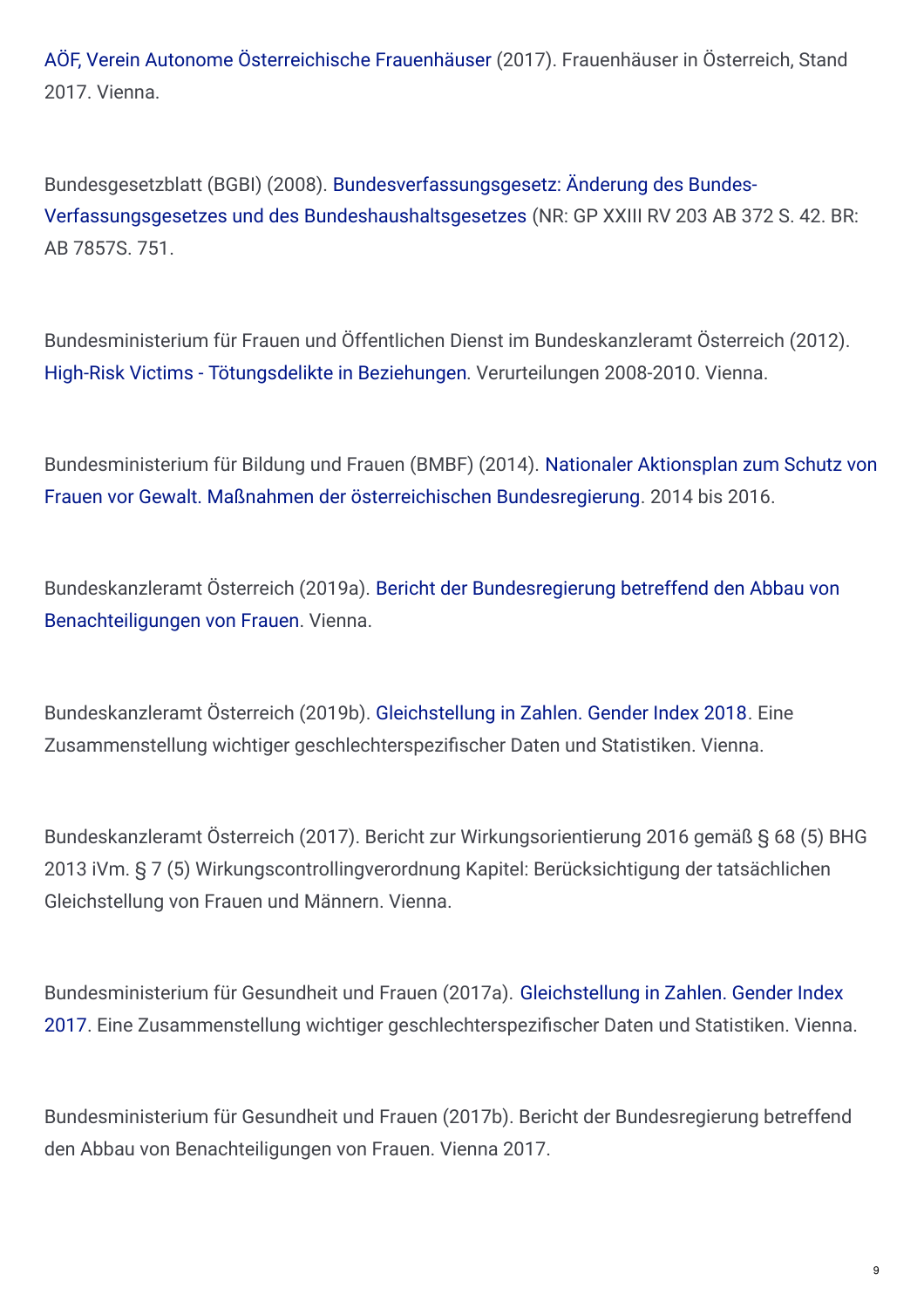Committee on the Elimination of Discrimination against Women (2017). Concluding observations. [CEDAW/C/AUT/CO/9.](https://tbinternet.ohchr.org/_layouts/15/treatybodyexternal/Download.aspx?symbolno=CEDAW/C/AUT/CO/9&Lang=En.https://tbinternet.ohchr.org/_layouts/15/treatybodyexternal/Download.aspx?symbolno=CEDAW/C/AUT/9&Lang=en)

European Commission (2017). Gender equality and taxation in the European Union. Directorate General for Internal Policies. Policy Department C: Citizens' Rights and Constitutional Affairs. [Women's](http://www.europarl.europa.eu/supporting-analyses) Rights and Gender Equality.

Federal Chancellery (2015). Steuerreformgesetz [2015/2016—Vorblatt](https://www.bmf.gv.at/steuern/Steuerreformgesetz_2015_2016___WFA_steuerlicher_Teil.pdf?67ry3v) WFA—steuerlicher Teil. Vienna. Federal Chancellery.

Federal Chancellery (2016a). Bericht über die wirkungsorientierte Folgenabschätzung 2015. Vienna: Federal Chancellery.

Federal Chancellery (2016b). Bericht über die Wirkungsorientierung 2015. Vienna: Federal Chancellery.

Federal Chancellery (2017). [Wirkungsmonitoring.](https://www.wirkungsmonitoring.gv.at) Online Reporting on Performance Monitoring. Vienna: Federal Chancellery.

Ministry of Health and Women (2017). Gender [Budgeting.](http://blog.imag-gendermainstreaming.at/index.php/de/home) Website and Blog.

O'Hagan, A. and Klatzer, E. (2018). Gender Budgeting in Europe. Developments and Challenges. Palgrave Macmillan.

Stadt Wien. Magistratsabteilung 57 - Frauenabteilung der Stadt Wien (Hg., 2014): Wiener [Gleichstellungsmonitor](https://www.wien.gv.at/menschen/frauen/pdf/gleichstellungsmonitor.pdf) 2013. Vienna.

#### **Endnotes**